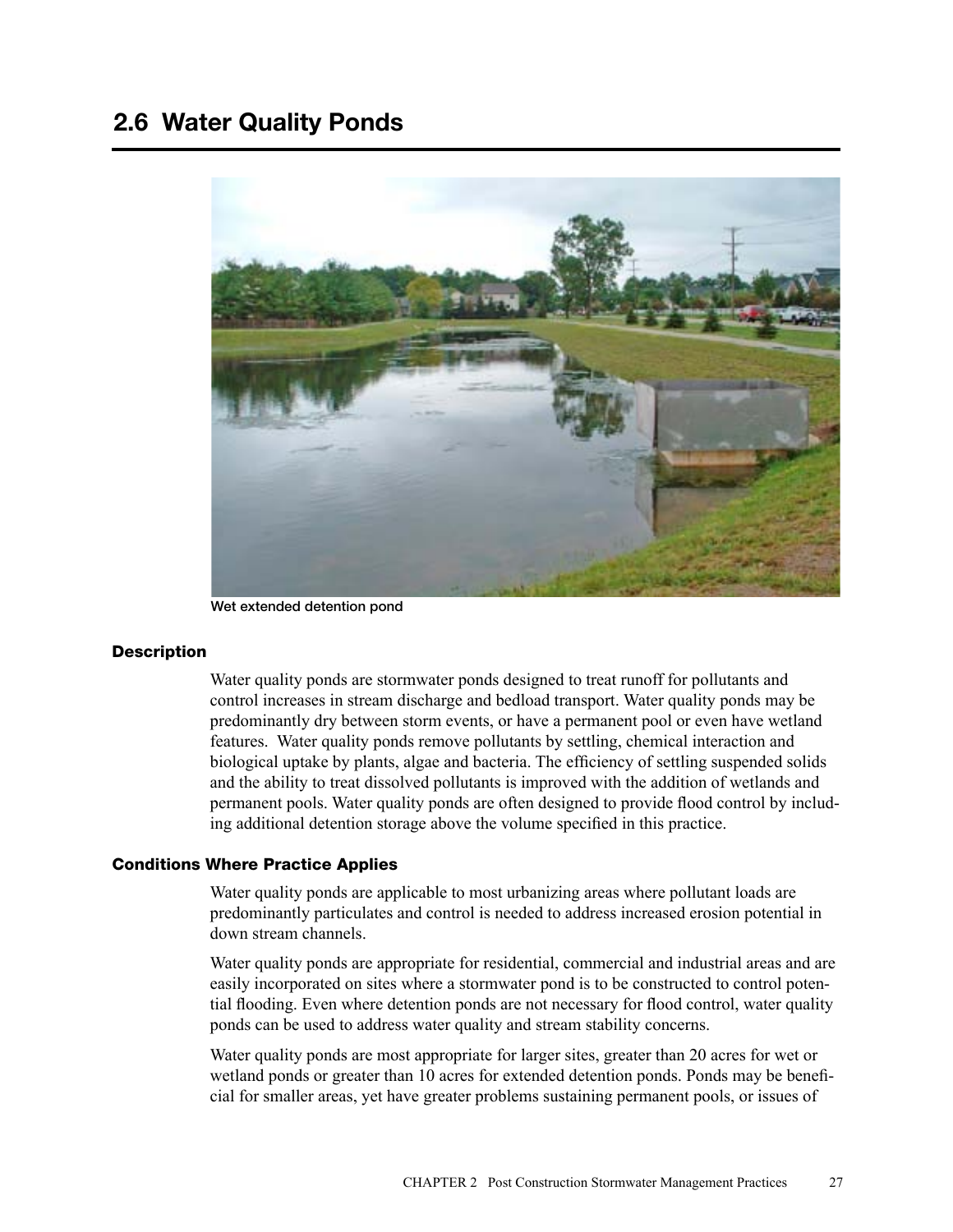maintenance such as potential blocking of the outlet (due to small orifices) by trash and debris.

Existing flood control ponds may be retrofitted to meet the water quality and stream stability objectives of these stormwater ponds.

## Planning Considerations

Water quality ponds may not be appropriate for ultra-urban areas where adequate space is not available or for heavy industrial areas that require extensive pollution treatment.

Water quality ponds may cause stream warming and may need additional design considerations or may not be appropriate for coldwater streams.

Ponds with dams are regulated under the Ohio Revised Code 1501: 21 Dam Safety Administrative Rules. A dam is exempt from the state's authority (ORC Section 1521.062) if it is 6 feet or less in height regardless of total storage; less than 10 feet in height with not more than 50 acre-feet of storage, or not more than 15 acre-feet of total storage regardless of height. Check with the Ohio Dept. of Natural Resources, Division of Water, for the most current requirements.

Additional upland practices may be needed to reduce nutrient loads that cause problems common to eutrophic ponds (excess algae, low oxygen levels, and odor).

For wet ponds, soils and site conditions must be appropriate to maintain a permanent pool during dry weather. Permanent pools may be difficult to maintain if the contributing watershed area is less than 20 acres and if the ratio of drainage area to water surface area is less than 6:1.

Suitable soils must be available for constructing the embankment and insuring sufficient impermeability to prevent seepage losses. A trained professional shall conduct an on-site evaluation of the proposed pond site and borrow areas prior to final design to characterize the adequacy of the site and the excavated soils for use as core trench or embankment fill. The evaluation should include a test pit at each abutment, along the centerline of the proposed embankment, the emergency spillway, the borrow area and the pool area. As a general rule, one test pit should be placed for every 10,000 square feet of area examined. All explorations shall be logged using the Unified Soil Classification System.

Treatment goals, watershed characteristics and site constraints should drive designs towards one of 3 main pond configurations:

- *1. Extended Detention,*
- *2. Wet Extended Detention*
- *3. Wetland Extended Detention.*

Pond volume and depth characteristics depend on the type of pond being designed. In all instances, an extended detention volume (portion of the water quality volume, WQv) must be determined and treated.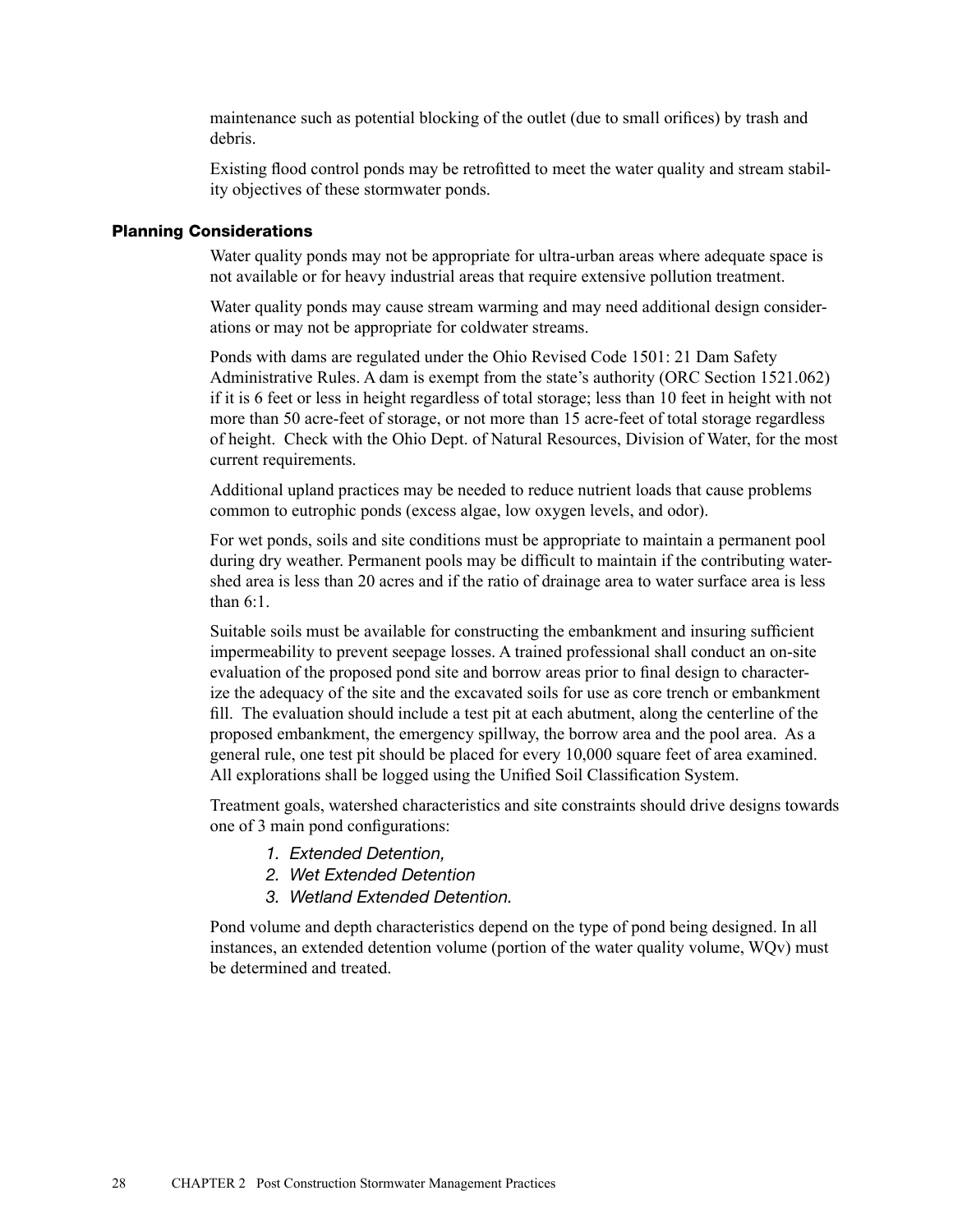| <b>Pond Type</b>                                        | <b>Minimum</b><br><b>Drainage</b><br>Area (acres) *           | <b>Drainage</b><br>Area:<br>Surface<br>Area: | <b>Suspended</b><br><b>Solids Estimated</b><br><b>Effectiveness</b> | <b>Dissolved</b><br><b>Pollutants</b><br><b>Estimated</b><br><b>Effectiveness</b> | <b>Stream</b><br>Warming<br><b>Potential</b> | <b>Target Depth</b><br>(apply % to<br>surface area)                             |
|---------------------------------------------------------|---------------------------------------------------------------|----------------------------------------------|---------------------------------------------------------------------|-----------------------------------------------------------------------------------|----------------------------------------------|---------------------------------------------------------------------------------|
| Extended<br>Detention                                   | >10                                                           |                                              | Low to Moderate                                                     | Low                                                                               | Moderate                                     | 3'                                                                              |
| Extended<br>Detention with<br>Forebays and<br>Micropool | $\geq 10$                                                     |                                              | Low to Moderate<br>(improve over ED)                                | Low                                                                               | Moderate                                     | 3'                                                                              |
| Wet Extended<br>Detention                               | >20 or sufficient<br>baseflow to<br>support<br>permanent pool | < 6:1                                        | Moderate-high                                                       | Moderate-High                                                                     | High                                         | Generally not deeper than<br>$6 - 8'$                                           |
| Wet Extended<br>Detention with<br>wetland fringe        | >20 or sufficient<br>baseflow to<br>support<br>permanent pool | < 6:1                                        | Moderate-high                                                       | Moderate-High                                                                     | High                                         | Generally not deeper than<br>$6 - 8' - 20\%$ at $6 - 8"$                        |
| Wetland                                                 | >20 or sufficient<br>baseflow to<br>support<br>permanent pool | >50:1                                        | Moderate-high                                                       | Moderate-High                                                                     | Moderate                                     | 5-20% 1.5-6' wetland<br>areas range from $0 - 18$ '<br>with avg of $6 - 12$ "   |
| Wetland<br>(pocket)                                     | Dependent upon<br>haseflow                                    | >100:1                                       | Variable                                                            | Variable                                                                          | Moderate                                     | $5 - 20\%$ 1.5 – 6'<br>Wetland areas range from<br>$0 - 18"$ with avg of 6 -12" |

Table 2.6.1 Pond types and appropriate characteristics and treatment goals

\*Note: Extended detention basins are appropriate for areas less than 10 acres, if the outlet is designed to prevent clogging.

*Advantages of Wetland Features –* Wetland vegetation, in addition to promoting settling, stabilizes deposited sediment. Wetlands can further treat stormwater in ways most other treatment practices cannot, by plant uptake, adsorption, physical filtration, microbial decomposition and shading. Wetland plants readily absorb heavy metals, and other toxic wastes.

Microorganisms that thrive in wetland plant root systems consume and decompose pollutants. These microorganisms that live among the plants are very good at breaking down poisonous organic compounds such as benzene, toluene and PCBs into harmless elements that the microorganisms and plants can digest.

*Mosquito Concerns –* Water quality ponds have extended detention times less than the time needed for common vector mosquitoes to hatch (generally 72 hours). But it is still important to design and maintain stormwater ponds in order to prevent conditions most favorable to mosquitoes. When designing and maintaining stormwater ponds apply the following considerations:

- Avoid stagnant water by assuring there is sufficient flow to support a wet or wetland ponds.
- Maintain the outlets so that detention does not occur beyond the extended detention period.
- Design wet ponds with wetland benches and wetlands with varying depths (mix of deeper water and wetland areas) in order to have improved habitats for natural mosquito predators like small fish, birds, dragonflies and aquatic insects.
- For areas that will have standing water without wave action or deeper water, consider aeration to prevent stagnation.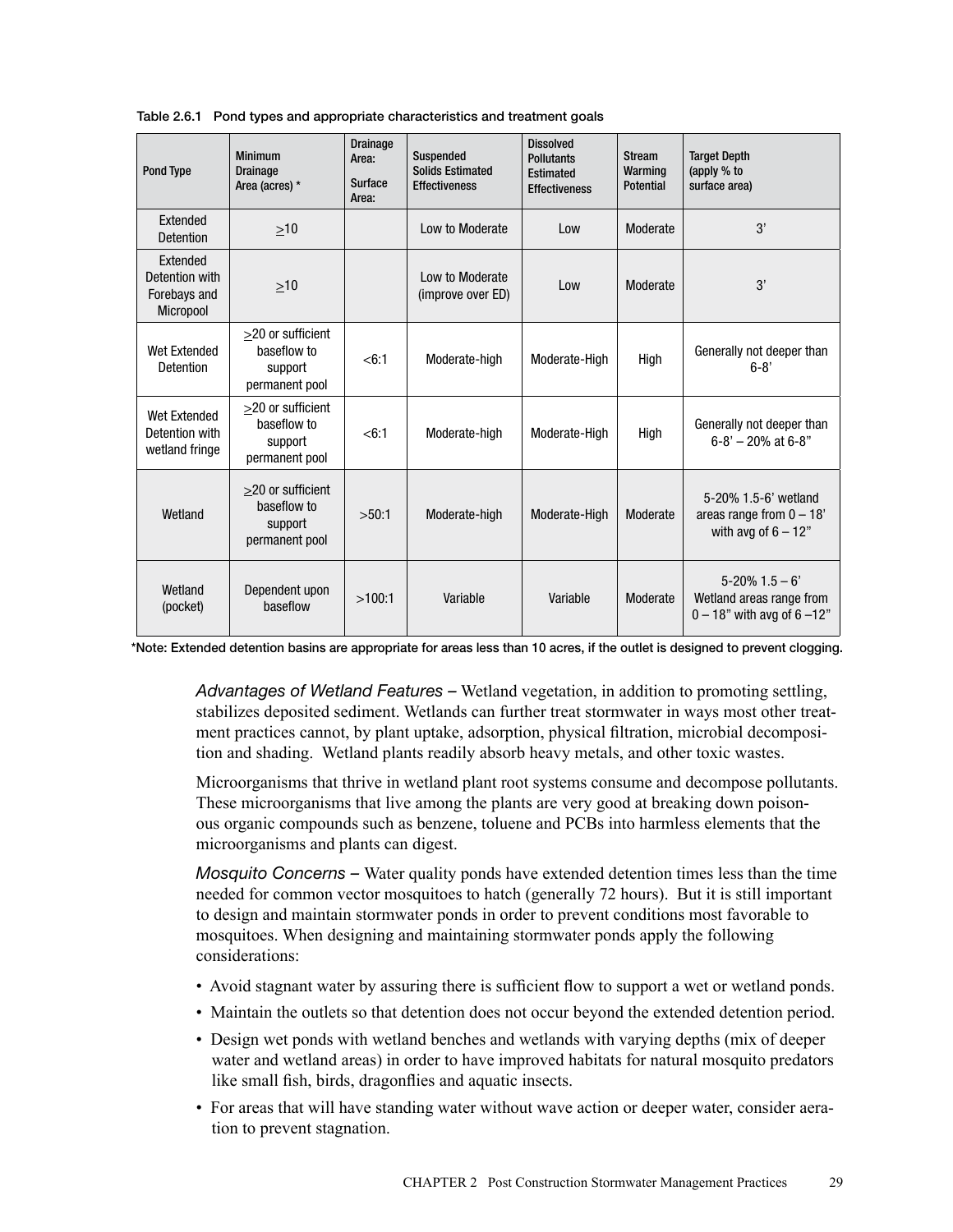#### Design Criteria (Applicable to Each Pond Type)

#### *Water Quality Volume (Applicable to all pond configurations)*

The water quality volume (WQv) is the volume of runoff that is treated in a water quality pond. Depending upon the type of pond (dry extended detention, wet or wetland) all or a portion of this volume is stored above wetland or permanent pool features and drained over a 24-48 hour period. Detaining this volume has two stream protection objectives: reducing the pollutants suspended in the runoff and reducing the energy of common storm events responsible for most channel erosion. The water quality volume is calculated using equation 1 below, adapted from Urban Runoff Quality Management (ASCE/WEF, 1998). This is required by the Ohio EPA NPDES general permit (OHC00005 for construction activities.

WQv (ac-ft) =  $Rv * 0.90 * A / 12$  (Equation 1)

Where:

 $Rv =$  volumetric runoff coefficient

 $A$  = area draining into the BMP in acres

The volumetric runoff coefficient, Rv, is calculated using the following equation or alternatively values provided in the Ohio EPA NPDES general permit (OHC00005) for construction activities.

 $Rv = 0.05 + 0.9$  (i) (Equation 2)

Where:

i = watershed imperviousness ratio, the percent imperviousness divided by 100

Note: The Ohio EPA NPDES stormwater general permit for construction activities requires that the water quality volume be increased by 20% for capacity lost over time due to sediment accumulation.

#### *Pond Configuration*

Configure the pond so that water quality treatment is optimized through pond shape and flow length. Improved settling of pollutants occurs as the flow length is maximized. Optimally, designs will avoid the problems of dead storage or incoming water shortcircuiting through the pond and the resuspension of deposited sediments.

Forebays and micropools, pool water at the inlets and outlet of a pond in order to improve the effectiveness and ease of maintenance of water quality ponds. The shape and grade of pond side slopes also strongly influence pond effectiveness and potential safety.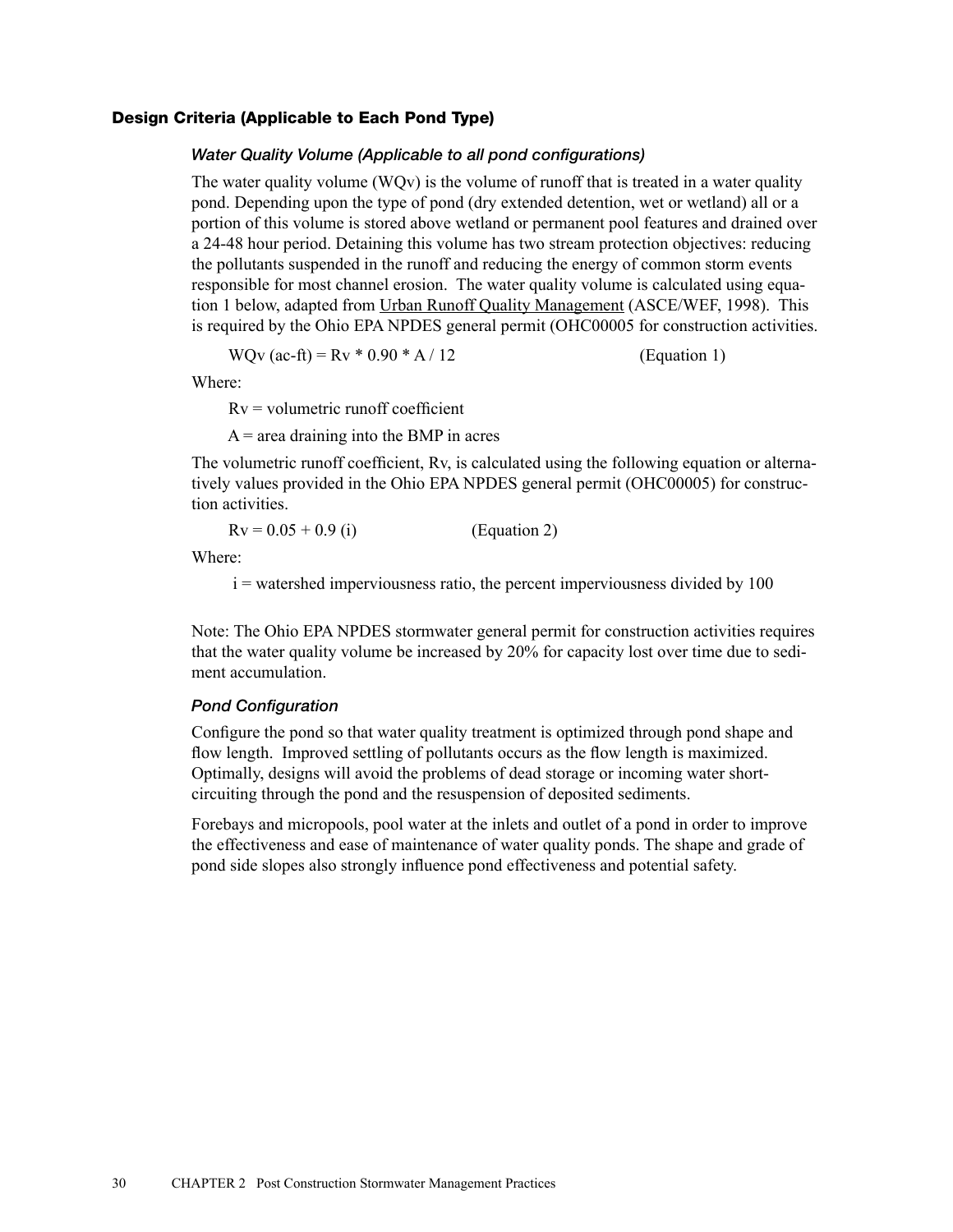# *1. Length to Width Ratio*

Wedge shaped or ponds that are longer than wide will prevent flow from short-circuiting the main body of water. The ratio of flow length to pond width should be at least 3:1. To increase a pond's flow length, the contours of the pond may be configured to form baffles or an extended flow path. Constructing submerged aquatic benches to form cells will enhance flow routing (Figure 2.6.1).



Figure 2.6.1 Flow Routing to Enhance Water Quality Treatment

## *2. Side Slopes*

Varying the slope to create benches above and below waterlines increases safety and stability and can create water quality features such as wetland benches in permanent pools. Slopes should not be steeper than 3:1 or shallower than 12:1.

# *3. Forebay(s)*

A forebay is a settling pool located at the inlet to a pond. It is separated from the rest of the pond by a level dike often planted with emergent wetland vegetation. Forebays are primarily used to improve the settling efficiency of a pond but they also reduce maintenance by promoting settling in a confined, easily accessible location.

Forebays promote settling by: segmenting or dividing the pond into cells which reduce mixing and promote plug flow; by converting the high velocity concentrated inflow from a pipe to a wide uniform slow flow to the normal pool area; and by dissipating flows through emergent vegetation. See Figure 2.6.2.



Figure 2.6.2 Forebay

*Forebay Size –* forebay for a single inlet should occupy from 8-25% of the normal pool area. Forebays should be large enough to avoid scour and resuspension of trapped sediment and sized for ease of construction and cleanout. Forebays should have a water depth of at least 3 ft.

*Forebay Outlet – Provide an outlet to the main pond, consisting of a level spreader* or submerged level dike. A submerged dike separating the forebay from the rest of a wet pool or wetland should be 6-12 in. below the normal water surface elevation and provide a non-erosive overflow. It should also be planted with hardy emergent wetland vegetation. See the wetland extended detention pond section below for more information on planting.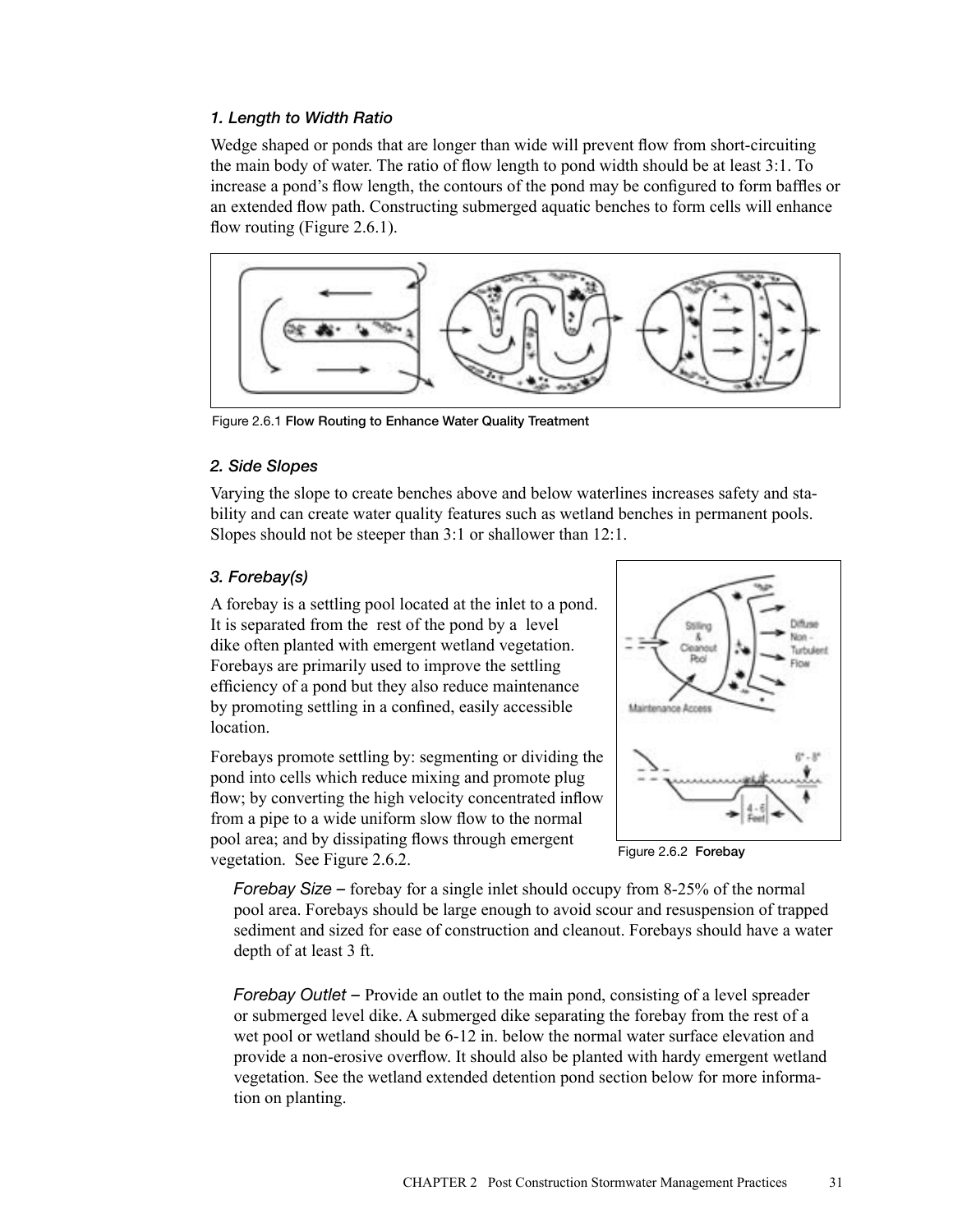*Forebay Maintenance Access –* To accommodate relatively frequent sediment cleanout, easy equipment access should be provided to the forebay. This should include gradual slopes without obstructions and an access easement. Additionally a drain should be installed under the dike so that the forebay can be drained during maintenance operations.

# *4. Micropool*

For wetland and predominantly dry extended detention stormwater ponds, a micropool is recommended in front of the outlet. The micropool allows a reverse slope pipe or other non-clogging outlet to be used. The micropool should be 4-6 feet deep and equal to 10% of the volume of the water quality volume.

# *5. Non-clogging Outlet*

Extended detention outlets often require small orifices or controls and must be designed to be non-clogging. A reverse flow pipe is one way to configure an outlet to better trap floating pollutants and to be less clogging (see figure 2.6.3). Reverse flow pipes draw water from below the water surface to trap floating debris that would otherwise clog the outlet.



Figure 2.6.3 Reverse Flow Structures Reduce Clogging and Trap Floating Pollutants

A reverse flow pipe is designed to draw water below the pond's surface and above the midpoint of the normal permanent pool elevation. They may be constructed with a pipe on a negative slope or with a turned pipe elbow. Reverse flow outlets may be constructed with a straight pipe set on a negative slope. A pipe with a 90-degree elbow also may be used either inside the riser and facing upward or outside the riser facing down (see figure 2.6.3).

# *6. Pond Drain*

It is recommended that a drain be installed such that the entire pond can be drained for maintenance or repair purposes.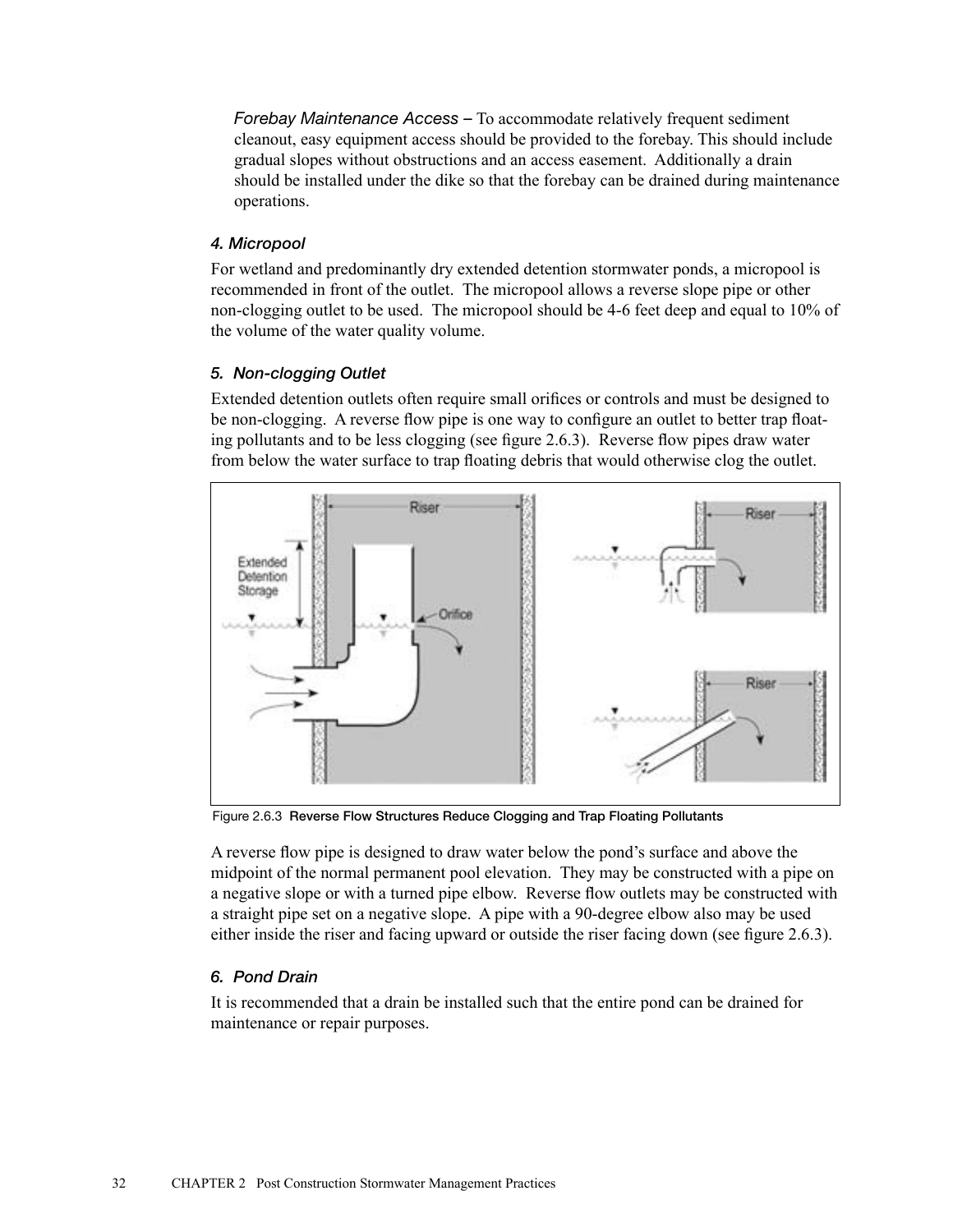## *7. Additional Specifications for Pond Construction*

Embankment ponds must be well constructed and built according to NRCS Conservation Practice Standards 378 (Pond) addressing issues such as:

- Ponds must incorporate emergency spillways designed to safely convey flows exceeding design storm flows.
- Outlet structures should be built to withstand floatation and incorporate anti-vortex and debris or trash rack devices.
- Embankments and principal spillway shall utilize adequate soils and compaction, core trenches and anti-seep collars.

# Dry Extended Detention Basin – Design Criteria

#### *Detention Volumes*

The extended detention volume is equal to the water quality volume (WQv) found in equation 1. An additional capacity of 20% must be provided within the water quality volume for sediment accumulation. This additional volume may be utilized in forebays at inlets and in a micropool at the outlet, which will improve the maintenance and efficiency of the pond.

Local government may require additional detention volumes for peak discharge control (flood control). Appropriate design procedures, including routing design storms through the basin, shall be used to insure the pond and outlet geometry meet local and state requirements. See the figure below.



Fig 2.6.4 Storm Water Pond with Extended Detention and Flood Control Volumes

# *Outlet Design*

Design the outlet structure (principal spillway) to draw down the extended detention volume over a 48-hour period. The outlet should empty less than 50% of this volume in the first 16 hours.

Peak discharge control (flood control) required by local government can be incorporated into the spillway with additional control devices (e.g. orifices or weirs) above the extended detention outlet. This type of multiple outlet spillway incorporates outlet controls for each attenuation goal.

# *Permanent Pool*

Dry extended detention basins do not have a permanent pool except for the establishment of forebays at inlets and a micropool at the outlet. They increase the effectiveness of the pond and the ease of maintenance. More information is provided on these in the design criteria applicable to all ponds above.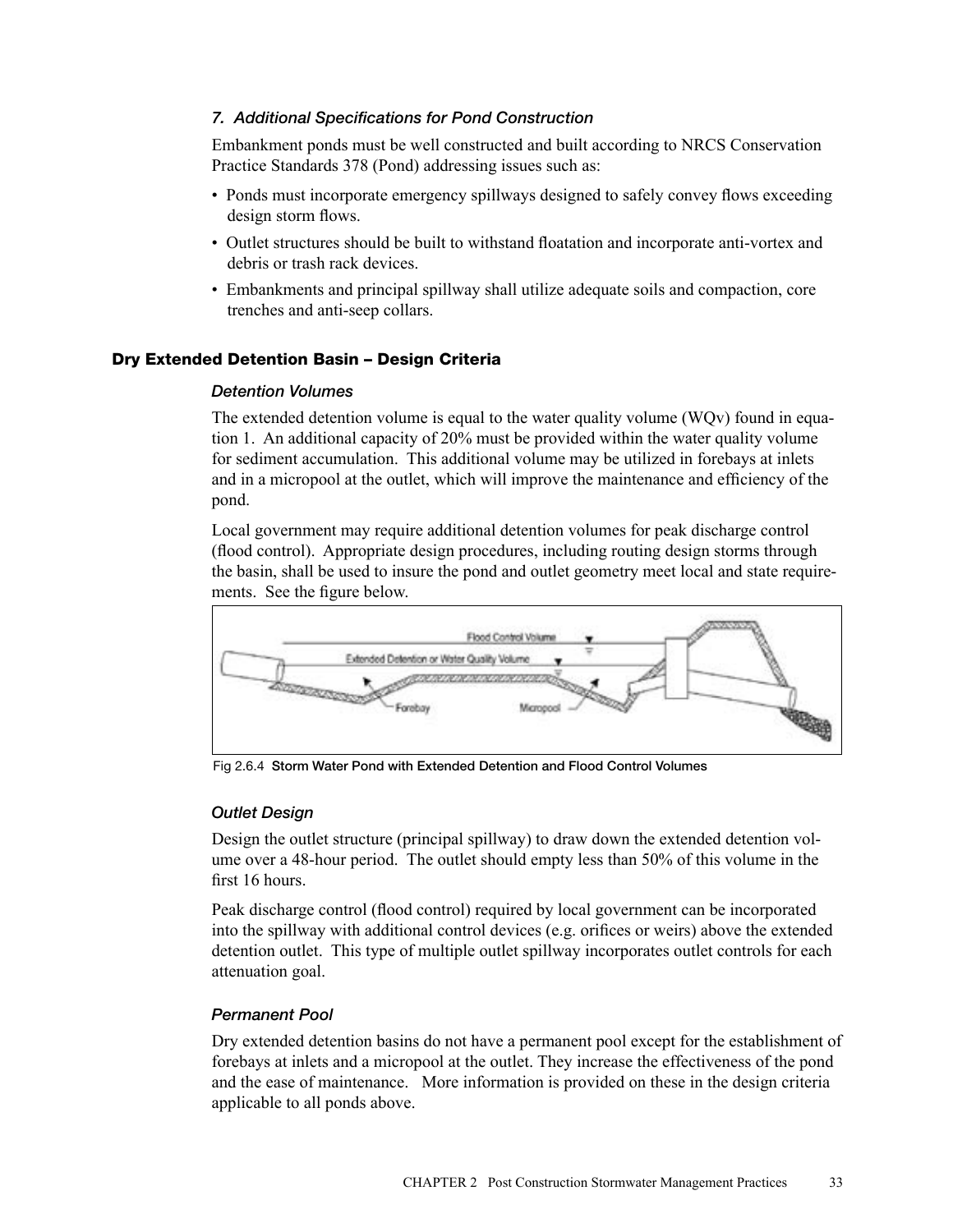## Wet Extended Detention Basin – Design Criteria

#### *Detention Volumes*

Wet extended detention ponds detain a volume equal to the WQv found with equation 1 above a permanent pool. See figure 2.6.5.

Local government may require additional detention volumes for peak discharge control (flood control). Appropriate design procedures, including routing design storms through the basin, shall be used to insure the pond and outlet geometry meet local and state requirements. See the figure below.



Figure 2.6.5 Wet Storm Water Pond with Extended Detention and Flood Control Volumes

#### *Outlet Design*

Design the outlet structure (principal spillway) to draw down the extended detention volume over a 24-hour period. The outlet should empty less than 50% of this volume in the first 8 hours.

Peak discharge control (flood control) required by local government can be incorporated into the spillway with additional control devices (e.g. orifices or weirs) above the extended detention outlet. This type of multiple outlet spillway incorporates outlet controls for each attenuation goal.

#### *Permanent Pool Volume*

The permanent pool of a wet extended detention pond is equal to the WQv found with equation 1 plus an additional volume equal to 20% of the WQv (0.2 WQv) added for sediment accumulation. Thus the original capacity of the permanent pool shall be equal to 1.2 times the water quality volume (1.2 WQv). This volume may include forebays, cells created within the permanent pool for increasing efficiency.

# *Permanent Pool Depth*

The mean depth of the permanent pool should be between 3 and 6 feet in order to optimize settling of suspended particles. This is calculated by dividing the permanent pool's storage volume by the pool's surface area. A pool that varies in depth will allow diverse conditions for wetland vegetation and portions, which are deep enough for fish. If fish are to be maintained in the pool, approximately 25% of the pool should be at least 6 to 8 feet deep.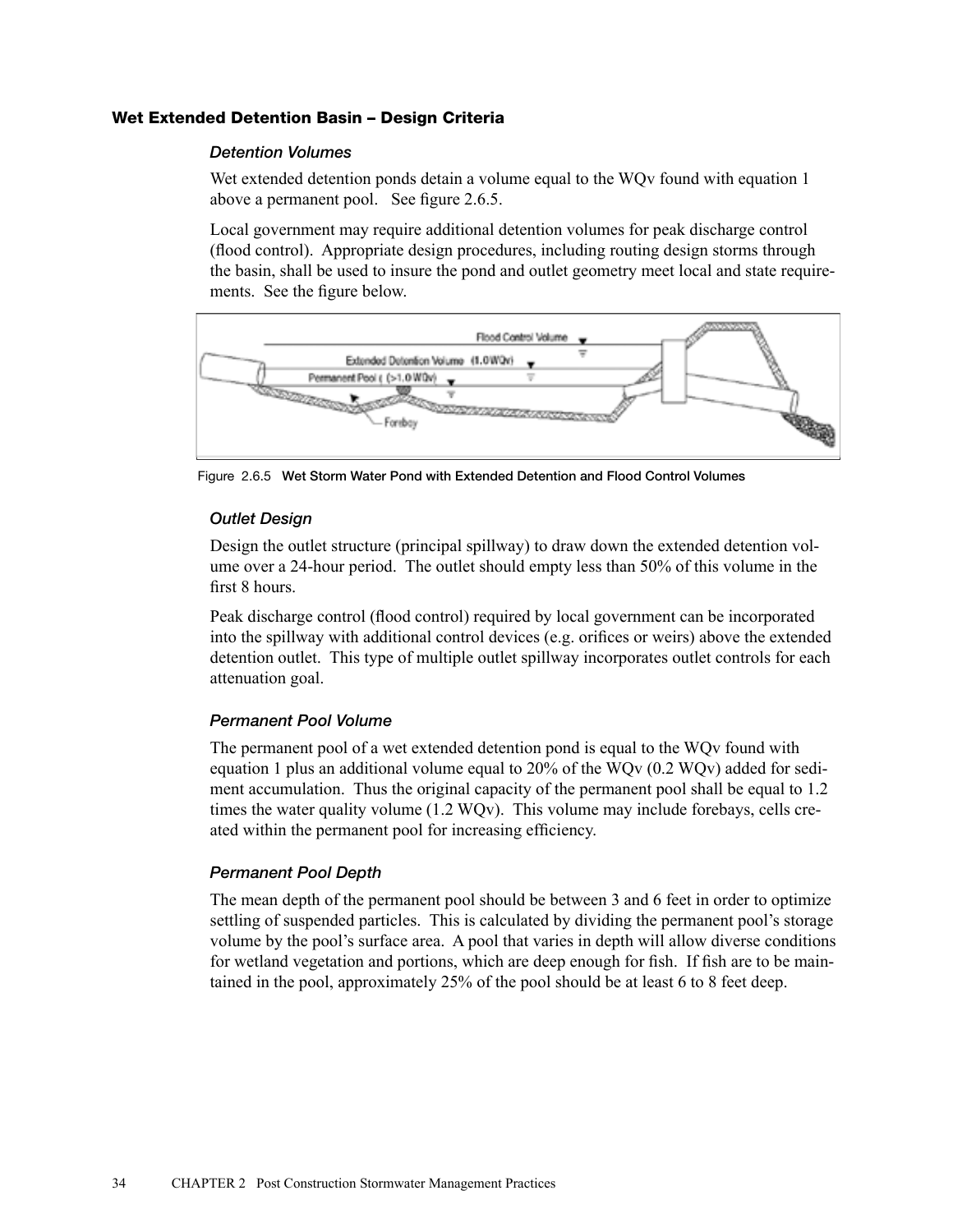Overly shallow pools will have increased problems with algae and the re-suspension of deposited sediments by wind or as runoff enters the pond. Overly deep pools may encourage thermal stratification and anaerobic conditions at the bottom, which allow pollutants (e.g. metals and phosphorus) to be released from sediments. Deep pools are often associated with short flow paths from inlet to outlet, allowing runoff to short-circuit treatment provided by flow through the main volume of the pool.

## *Wetland Benches*

Wet extended detention ponds may include wetland environments that greatly enhance water quality treatment by establishing a shallow aquatic bench around the main pool. These areas also improve safety by creating a vegetative barrier to discourage children from venturing into deeper water and reducing the hazard of steep grades at the pond edge.

When used as one water quality design feature within a wet extended detention pond, wetland vegetation should occupy at least 20% of the wet pool's water surface. It is also recommended that benches be at least 6 feet wide and have depths of 6 to 12 inches on average and not exceed 18 inches. See the Design criteria for wetland extended detention ponds for guidance on establishing wetland plants.



Figure 2.6.6 Grading of Side Slope to form a Wetland Bench

# *Reducing Thermal Impacts Through Shading*

Warm water released from a permanent pool may adversely impact the thermal regime of receiving streams, particularly if the receiving water is a cold-water fishery. The pool acts as a heat sink between storm events during the summer months. Water released downstream from the pond can be as much as 10 F warmer than naturally occurring base flow. Large impervious surfaces also warm surface runoff significantly which can be critical to stream systems where fish and other aquatic life are threatened by high summertime water temperatures.

*Add Shading –* Shading a pond can significantly reduce thermal impacts. Trees planted around the pond, particularly on the south and west sides offer the most protection from the summer sun. Trees planted on islands or peninsulas should also be considered. Because tree roots can damage dams, trees must not be planted on the embankment itself. Wetland vegetation also contributes to shading and reduces thermal impacts.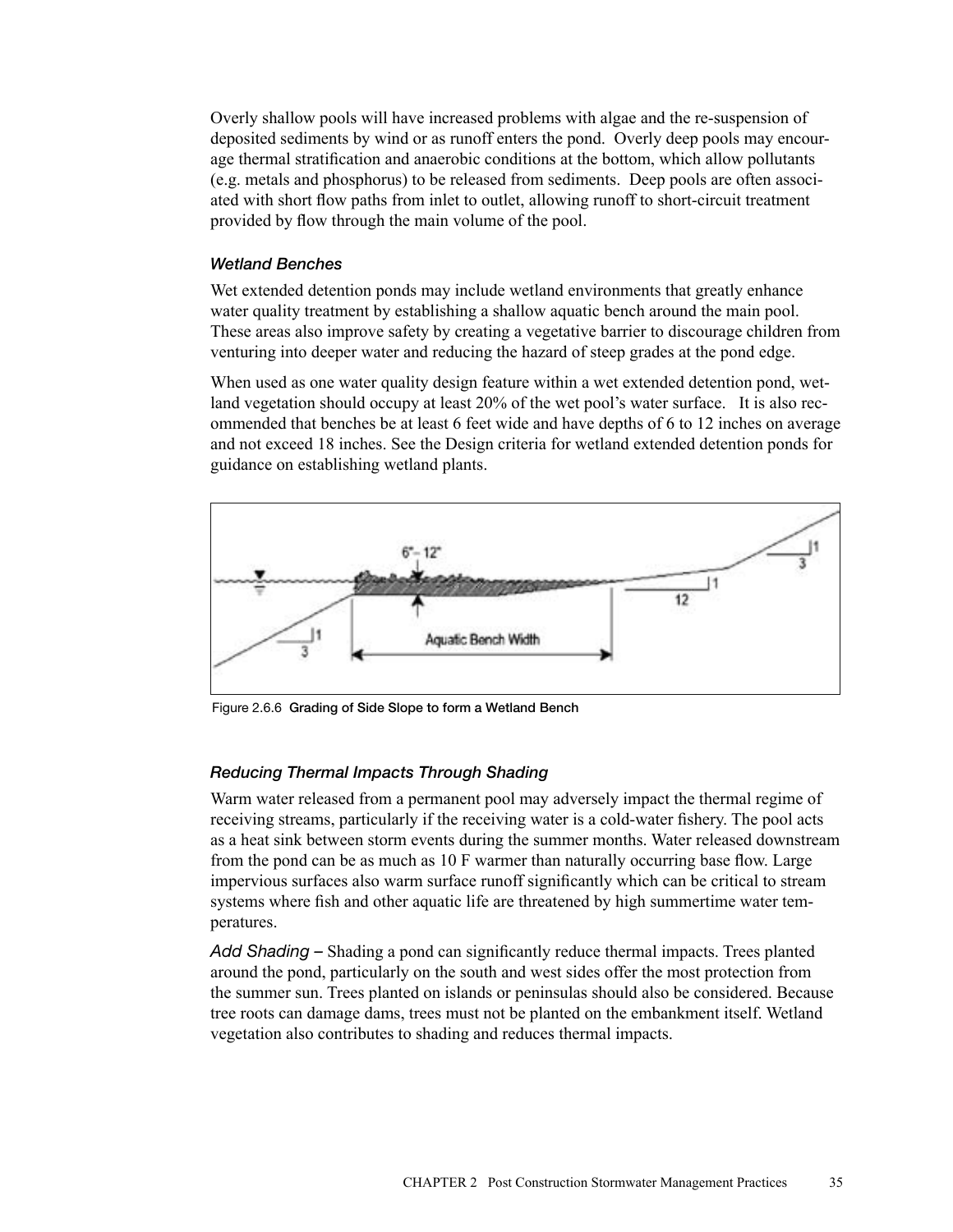Leaf litter introduces nutrients to the pond and adds to the accumulation of sediment. While nutrients and sediment are pollutants, nutrients in plant material or detritus are more readily utilized by aquatic insects and incorporated into the food chain. Fallen leaves are a vital part of aquatic environments, whereas soluble nutrients and nutrients attached to fine sediments easily wash through a pond system or promote algal growth.



Figure 2.6.7 Tree Placement to Shade Ponds and Reduce Thermal Impacts

# Wetland Extended Detention Basin – Design Criteria

# *Detention Volumes*

Wetland extended detention ponds detain a volume equal to the water quality volume (1.0 WQv) found in equation 1 above the permanent wetland pool.

Local government may require additional detention volumes for peak discharge control (flood control). Appropriate design procedures, including routing design storms through the basin, shall be used to insure the pond and outlet geometry meet local and state requirements. See the figure below.



Figure 2.6.8 Wetland Storm Water Pond with Extended Detention and Flood Control Volumes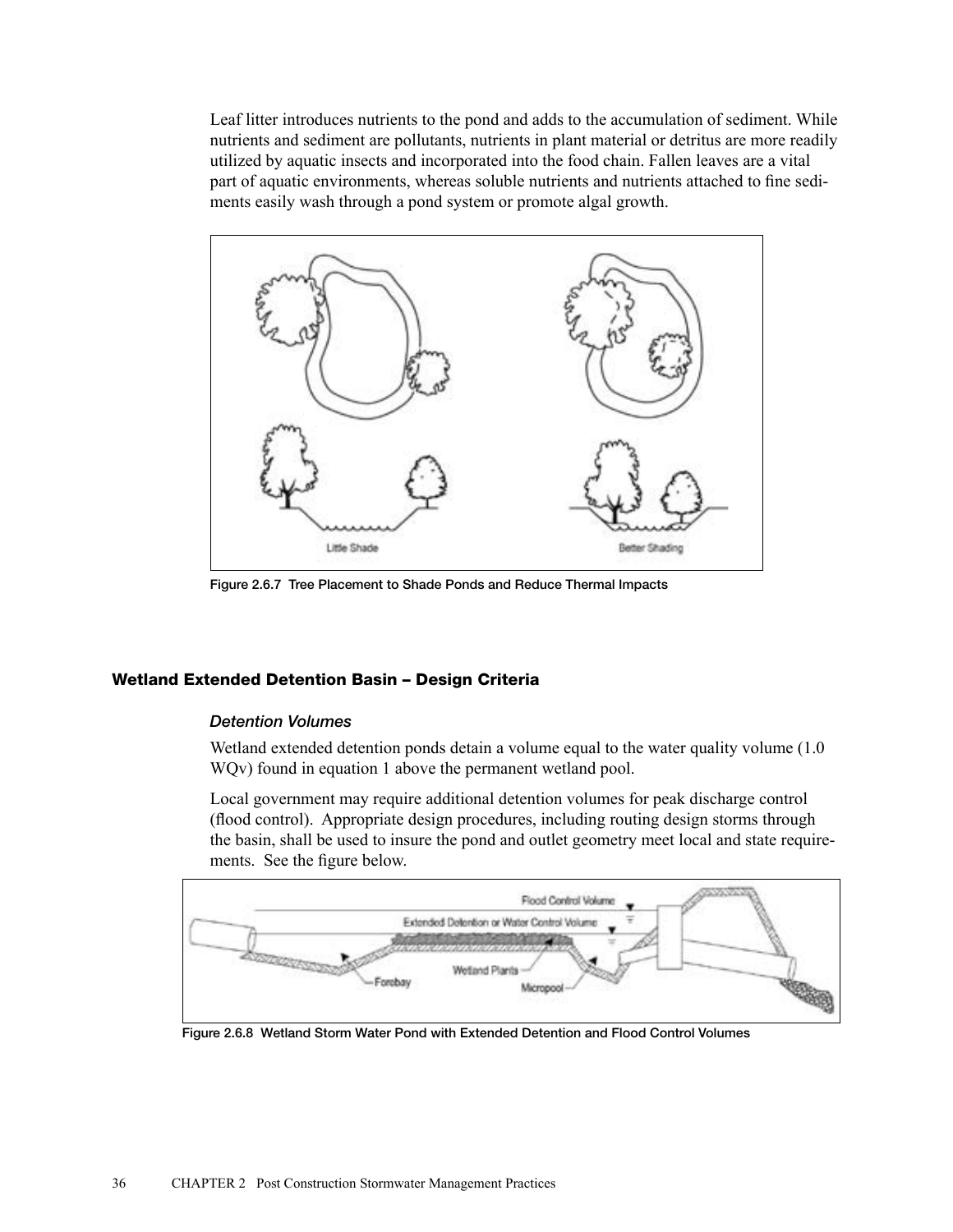## *Outlet Design*

Design the outlet structure (principal spillway) to draw down the extended detention volume over a 24-hour period. The outlet should empty less than 50% of this volume in the first 8 hours.

Peak discharge control (flood control) required by local government can be incorporated into the spillway with additional control devices (e.g. orifices or weirs) above the extended detention outlet. This type of multiple outlet spillway incorporates outlet controls for each attenuation goal.

# *Permanent Wetland Pool Volume*

The permanent pool volume is based on the designer's assessment of sufficient runoff and base flow to sustain a wetland pool. The designer should assess the change in storage volume over time based on water entering and leaving the wetland. This water budget should include water entering from precipitation, runoff, base flow, and groundwater. Water leaving should include evaporation, expected plant transpiration, stormwater outflow, and seepage or percolation. Greater guidance on wetland creation and water budgets can be found in the Natural Resource Conservation Service Engineer Field Manual Chapter 13.

Add a volume equal to 20% of the water quality volume to the permanent wetland pool volume for accumulation of sediment over time. This total volume should include forebays, cells and micropools graded within the permanent pool for increasing efficiency.

#### *Wetland Depth*

Wetland pool depths should generally range between 6-18 inches. The average depth should be between 6 and 12 inches. This depth may vary but must accommodate 1) the depth appropriate for the type of wetland vegetation planted, and 2) adequate volume of runoff stored within the wetland. Wetland diversity and stability will be improved if a variety of depths are created with complex subsurface contours and irregular shapes to provide more edge effect.



Figure 2.6.9 Micropool: Open Water Around Outlet Structure of Wetland

A micropool, that is a deep area, greater than 3 feet, should be created at the outlet structure so that vegetation and sediment buildup do not interfere with outflow from the basin. Incorporating a deep pool at the inlet to the pond may be used to promote initial settling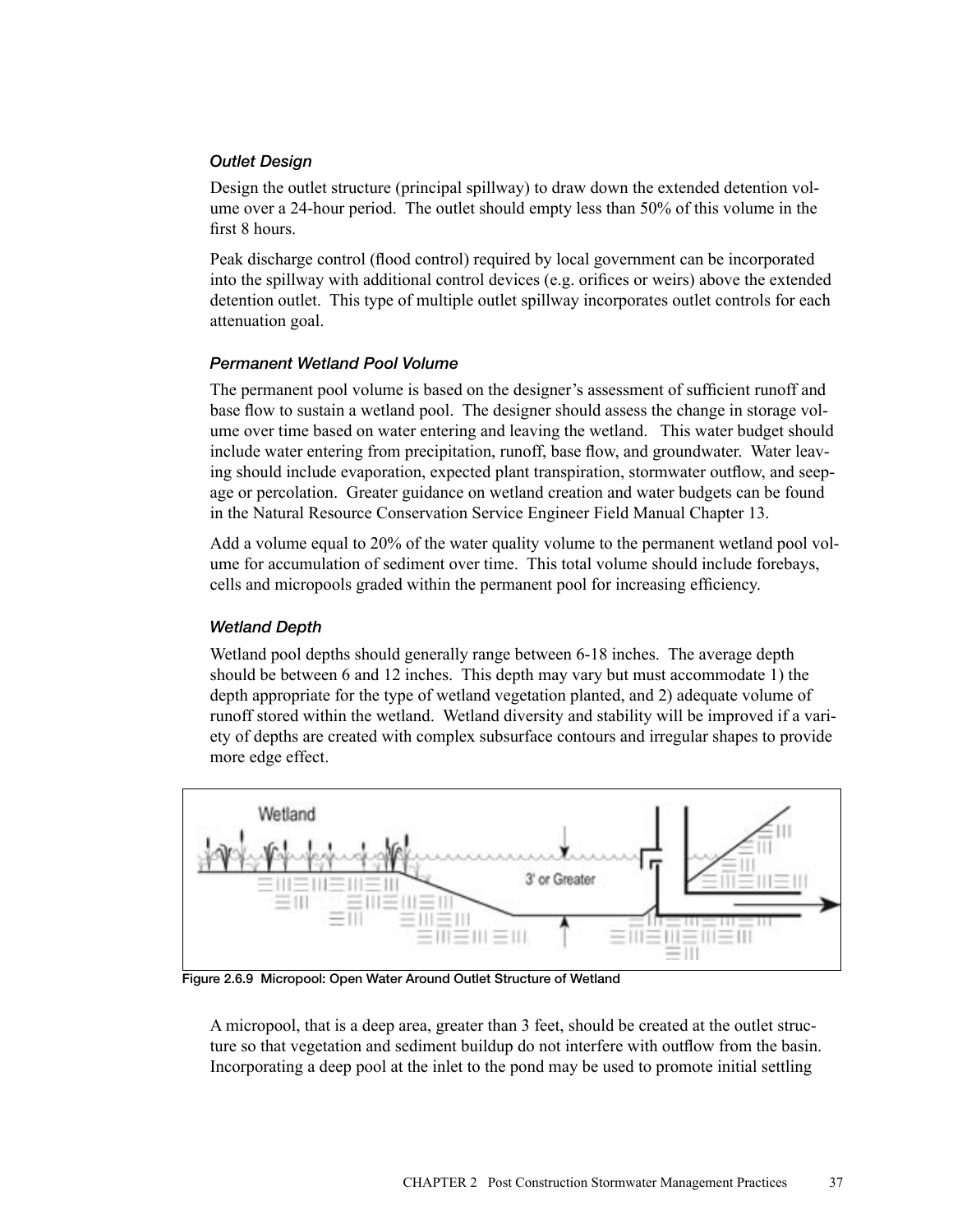and dissipate concentrated inflow.

#### *Establishing Wetland Vegetation*

Six to eight species of wetland plants should be planted. Species that have worked well in constructed urban wetlands include: common three square, arrowhead, soft stem bulrush, wild rice, pickerelweed, sweetflag, smartweeds, spike rush, soft rush, and a number of other sedges.

Vegetation may be established one or a combination of the following methods: planting nursery stock (plants or rhizomes), mulching with soils from an existing wetland or allowing volunteer establishment. Using only volunteer establishment is discouraged since it often leads to mono-typical stands of invasive or undesirable species.

*Planting Layout –* Initial planting should cover at least 30% of the wetland area, concentrated in several portions of the pond and have densities of four to five plants/square yard. Planting clusters of single species will improve the quality and diversity plantings. Plants should be planned for their appropriate depth within the permanent wetland pool.

*Grading or Disking the Basin –* The basin substrate should be soft enough to permit relatively easy insertion of the plants into the soil. If the basin has been recently graded or excavated, the soil should be sufficiently soft. However, if the basin soil is compacted or hard subsoil is encountered, planting will be difficult. In these cases, it is recommended that the basin soil be disked or otherwise loosened before planting.

*Flood and Drain Prior to Planting –* If nursery stock will be used, it is recommended that the wetland area be flooded for a period of time (6-9 monthes, USEPA) prior to draining and planting.

*Treatment of Plant Material –* For successful establishment of wetland vegetation the nursery stock must be correctly handled prior to planting. For growing plants, this consists of keeping the roots moist at all times, and in keeping the plants out of direct sunlight as much as possible. Vegetation should be planted as soon as possible to avoid damage during on-site storage. Dormant plant material should be stored under conditions similar to those under which the material was stored at the nursery.

When planting container plants dig holes about one third bigger to allow root systems an un-compacted area in which to develop.

*Mulching with Wetland Soils –* If an area is mulched with soil from an existing wetland, plants should be allowed to germinate and grow for a period prior to fully inundating the wetland pool. Care should be taken not to allow the newly germinated plants to dry out.

# *Transition from temporary sediment control basin to permanent stormwater quality pond.*

Often permanent stormwater management ponds are used for sediment control during construction. In most cases, these facilities will need dewatering and sediment removal in order to insure that the pond has the appropriate volume for permanent stormwater design.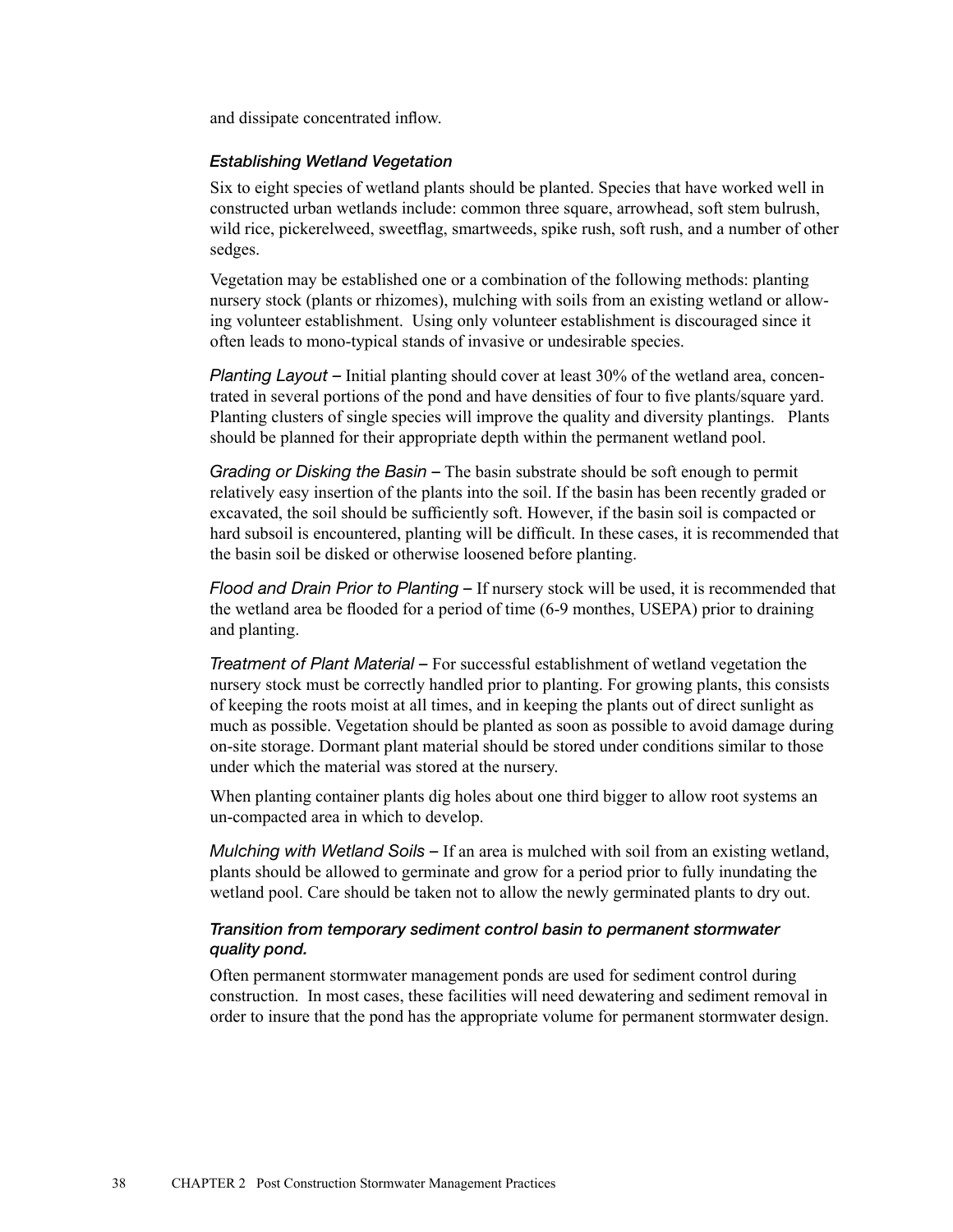#### Maintenance of Water Quality Ponds

This includes removal of temporary risers used for sediment control and reseeding bare soil or establishing wetland vegetation in designated areas within the pond.

While maintenance is inevitable, the amount of maintenance required and its cost can vary considerably depending on the initial design of a pond. A number of design features are helpful in this regard:

*Sediment Storage –* Reduce the frequency of sediment cleanout easily by increasing the volume available for sediment storage. Increasing the permanent pool volume by 20% or according to the predicted sediment loads is recommended. Ponds used for sediment control during construction should be cleaned out when the site is stabilized, as the cost of cleanout will be considerably less expensive during construction than in the future.

*On-Site Disposal –* Transporting dredged sediment is often the largest cost associated with pond cleanout. This can be avoided by providing an area on-site for future sediment disposal. A disposal site should be designated during site design.

*Forebay –* Trapping most sediment in a confined, easily accessible forebay can reduce maintenance costs.

*Maintenance Easements –* Maintenance easements must be established to allow access to the pond, particularly to the forebays, embankment, outlet structure and sediment disposal areas.

*Disposal of Pollutants –* Water quality treatment practices are intended to trap pollutants. The fate of these pollutants must be considered. Trapped sediment is usually clean enough for on-site use. The large volume of sediment poses the most common disposal problem. Sediments may also have high concentrations of hydrocarbons, nutrients and heavy metals. Soil tests should be done if the pond has received spills, is in a highly industrial area, or if the watershed has intensive traffic.

Sediment should be spoiled in areas, which will keep pollutants bound in the sediment (e.g., metals and phosphorous). To avoid these pollutants from becoming soluble, acid and anaerobic conditions, such as wetlands, should be avoided.

|   | <b>Schedule</b> | Activity                                                                                                                                                                             |  |
|---|-----------------|--------------------------------------------------------------------------------------------------------------------------------------------------------------------------------------|--|
|   | Monthly         | Mow embankment and clean trash and debris from outlet structure. Address any accumulation<br>of hydrocarbons.                                                                        |  |
|   | Annually        | Inspect embankment and outlet structure for damage and proper flow. Remove woody vegeta-<br>tion and fix any eroding areas. Monitor sediment accumulations in forebay and main pool. |  |
|   | Semi-Annually   | Inspect wetland areas for invasive plants.                                                                                                                                           |  |
|   | 3-7 years       | Remove Sediment from forebays.                                                                                                                                                       |  |
| s | 15-20 $years$   | Monitor sediment accumulations in the main pool and clean as pond becomes<br>eutrophic or pool volume is reduced significantly.                                                      |  |

Table 2.6.3 Typical Maintenance Activities For Water Quality Ponds (USEPA) Adapted from WMI, 1997 and SMRC

**References** 

Stormwater Manager's Resource Center Factsheets. 2003. <http://www.stormwatercenter.net> published by the Center for Watershed Protection, Inc., Ellicott City, Maryland.